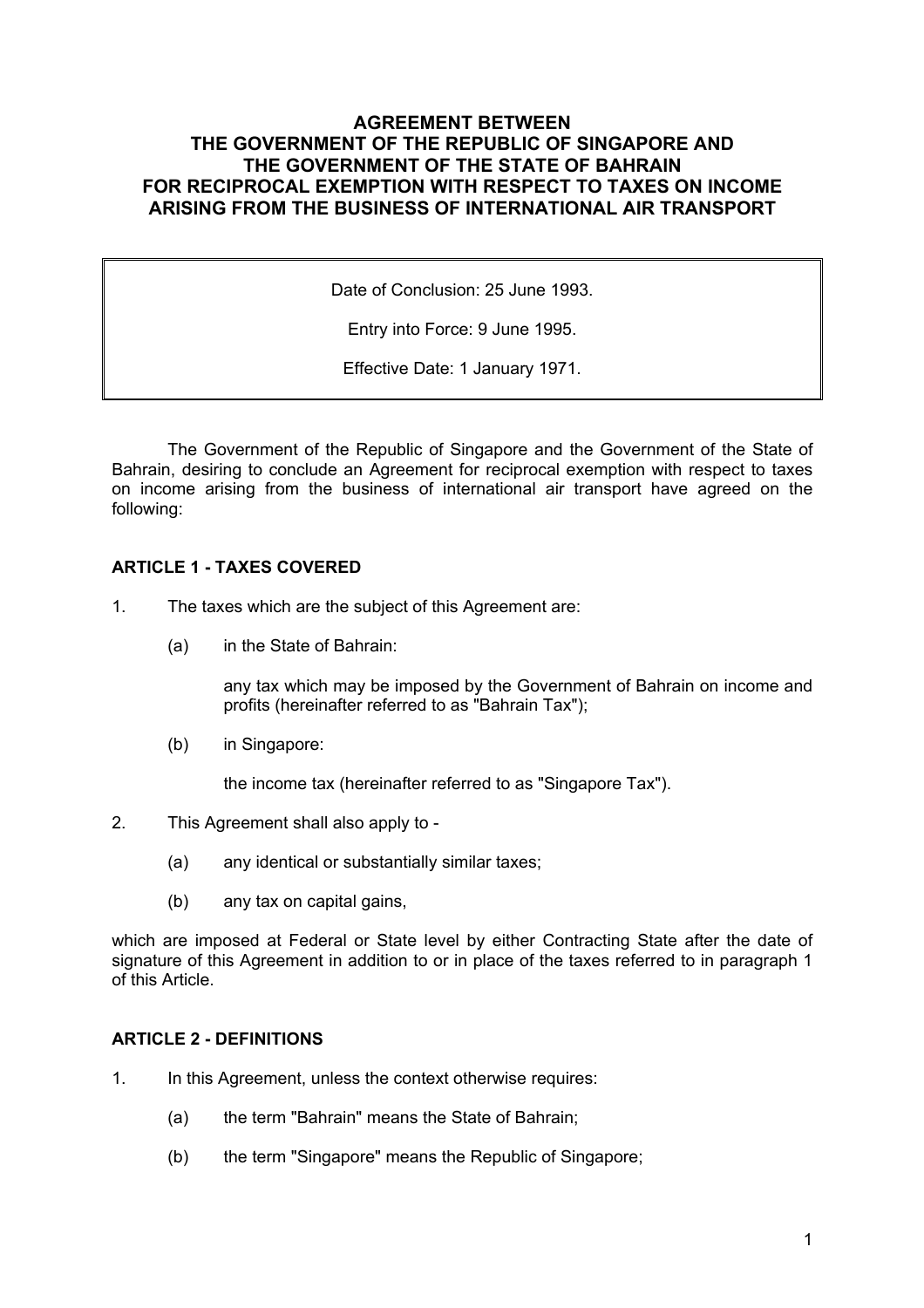- (c) the terms "a Contracting State" and "the other Contracting State" mean the State of Bahrain or the Republic of Singapore as the context requires;
- (d) the term "tax" means Bahrain tax or Singapore tax as the context requires;
- (e) the term "operation of aircraft" means transportation by air of passengers, luggage, livestock, goods or mail, carried on by air transport enterprises or charterers of aircraft, and includes the sale of tickets or similar documents for such transportation such as airway bill, documents of advertising nature and gifts;
- (f) the term "air transport enterprise of the State of Bahrain" means Gulf Air or any other air transport enterprise managed and controlled in the State of Bahrain and carried on either by an individual resident in the State of Bahrain and not resident in the Republic of Singapore, or by a partnership or corporation created and organised under the laws of the State of Bahrain;
- (g) the term "air transport enterprise of Singapore" means Singapore Airlines Limited or any other air transport enterprise managed and controlled in Singapore and carried on either by an individual resident in Singapore and not resident in the State of Bahrain, or by a partnership or corporation created and organised under the laws of Singapore;
- (h) the term "competent authority" means in the case of the State of Bahrain, Minister of Finance and National Economy or his authorised representative, and in the case of Singapore, the Minister for Finance or his authorised representative.

2. In the application of the provisions of this Agreement by a Contracting State any term not otherwise defined shall, unless the context otherwise requires, have the meaning which it has under the laws of that Contracting State in relation to the taxes which are the subject of this Agreement.

# **ARTICLE 3 - EXEMPTIONS**

1. Income and profits from the operation of aircraft in international traffic or from movable property used in the operation of such aircraft derived by an air transport enterprise of the State of Bahrain or Singapore, as the case may be, shall be exempt from tax in the other Contracting State, irrespective of the manner in which it is levied.

2. Gains derived by an air transport enterprise of a Contracting State from the alienation of aircraft, spares, equipment and other movable property used by the enterprise in the operation of aircraft in international traffic shall be exempt from tax in the other Contracting State, irrespective of the manner in which it is levied.

3. An air transport enterprise of a Contracting State shall be exempt from tax in the other Contracting State on -

- (a) interest derived from deposits with banks where the deposits are from funds directly connected with the operation of aircraft in international traffic;
- (b) income and profits derived from training schemes, management and other services rendered to an air transport enterprise of the other Contracting State.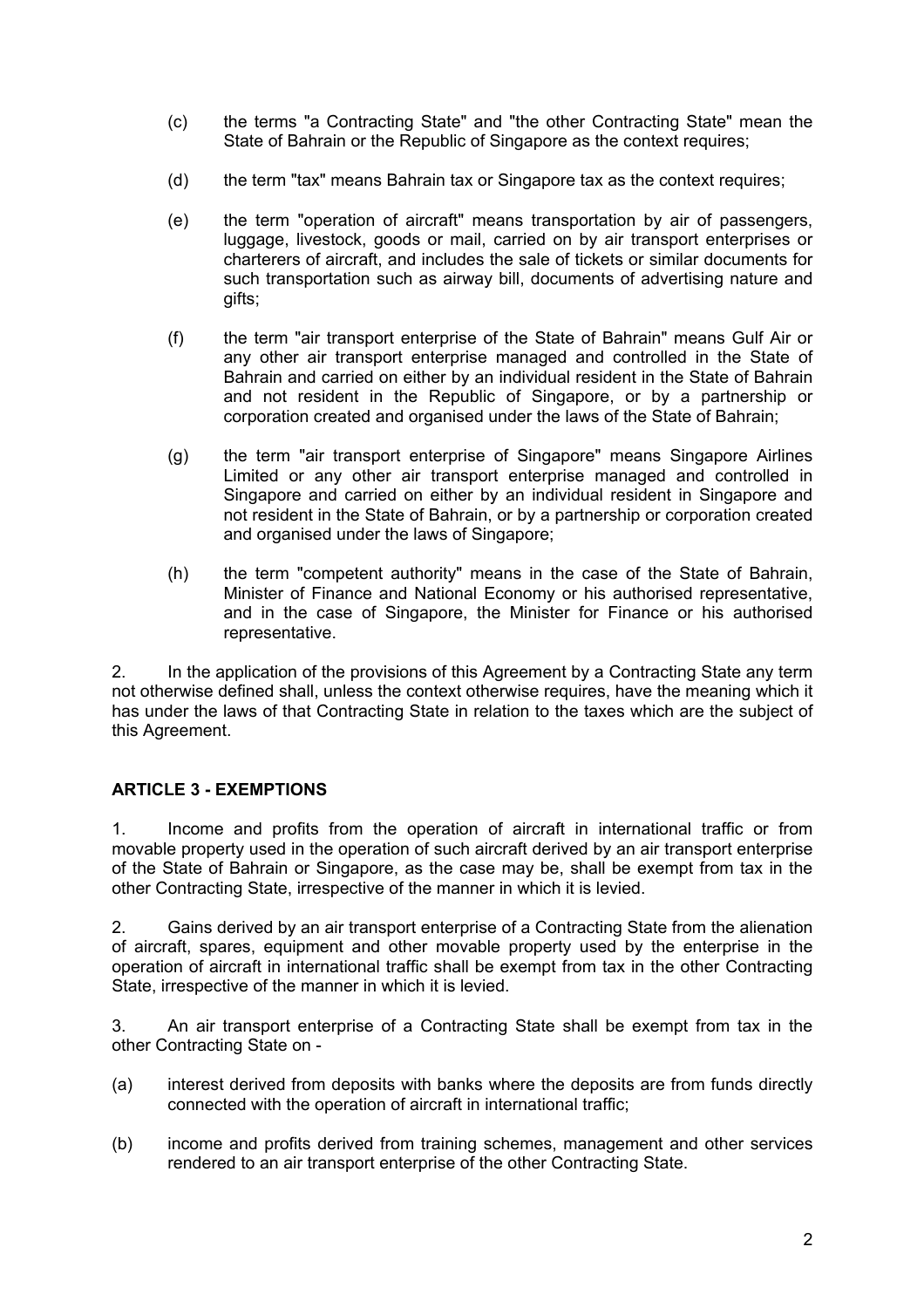4. Salaries, wages and other remuneration in respect of an employment exercised aboard an aircraft operated in international traffic shall be taxable only in the Contracting State where the air transport enterprise is managed and controlled.

5. The exemption provided for in paragraphs 1, 2, 3 and 4 shall also apply to any participation in a pool, a joint business or an international operating agency.

6. For the purposes of this Article, the term "international traffic" means transportation by air of passengers, luggage, livestock, goods or mail, carried on by an air transport enterprise or charterer of aircraft for one or more journeys, and includes the sale of tickets or similar documents for such transportation on its own behalf or on behalf of other air transport enterprises, and the incidental lease of aircraft on a charter basis directly connected with such transportation.

## **ARTICLE 4 - REFUND**

In case any tax which would have been exempted under this Agreement has been collected by either of the Contracting States, the tax shall be refunded upon application submitted by the competent authority of either Contracting State on behalf of its air transport enterprise within 6 months from the date of such application.

### **ARTICLE 5 - MUTUAL AGREEMENT PROCEDURE**

Consultation may be requested at any time by either Contracting State for the purpose of amendment to the present Agreement or for its application or its interpretation. Such consultation shall begin within 60 days from the date of receipt of any such request and decisions shall be by mutual consent.

## **ARTICLE 6 - ENTRY INTO FORCE**

This Agreement shall become effective on the day of the exchange of diplomatic notes indicating the completion of constitutional procedures necessary in each Contracting State for the ratification of this Agreement, and its provisions shall have effect for the year of income commencing on the first day of January 1971 and subsequent years of income.

### **ARTICLE 7 - TERMINATION**

This Agreement shall continue in effect indefinitely but either of the Contracting States may terminate it by giving notice of termination through diplomatic channels at least six months before the end of any calendar year after the year 1994. In such event this Agreement shall cease to be effective for the year of income beginning on the first day of January of the calendar year following that in which the notice of termination is given and subsequent years of income.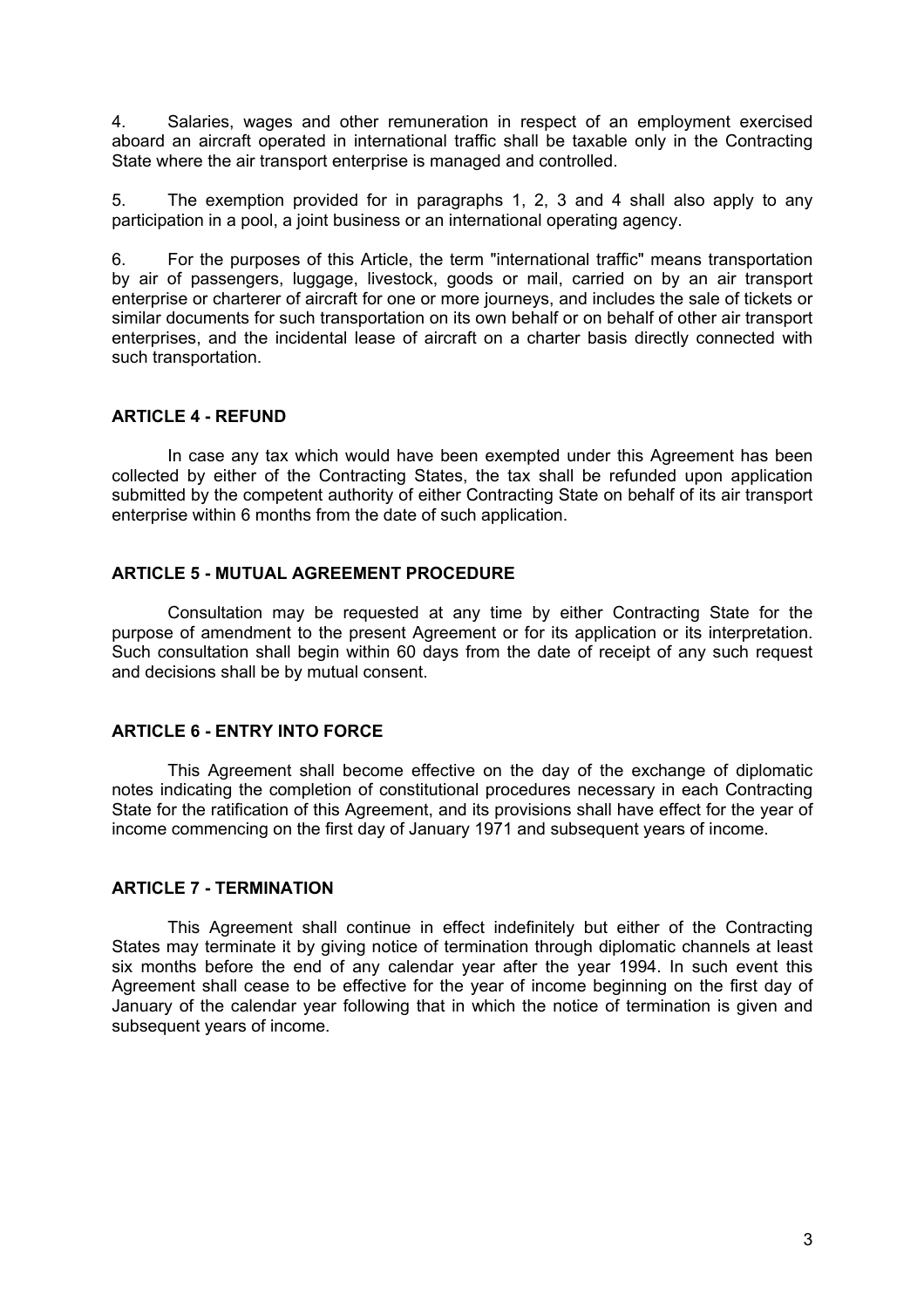IN WITNESS WHEREOF the undersigned, duly authorised thereto by their respective Governments, have signed this Agreement.

DONE in duplicate at Singapore on this 25th day of June 1993 A.D., corresponding to 5th of Muharram 1415 Hijri, in the English and Arabic languages, both texts being equally authentic.

> For the Government of the Republic of Singapore

For the Government of the State of Bahrain

COMMODORE TEO CHEE HEAN IBRAHIM ABDUL-KARIM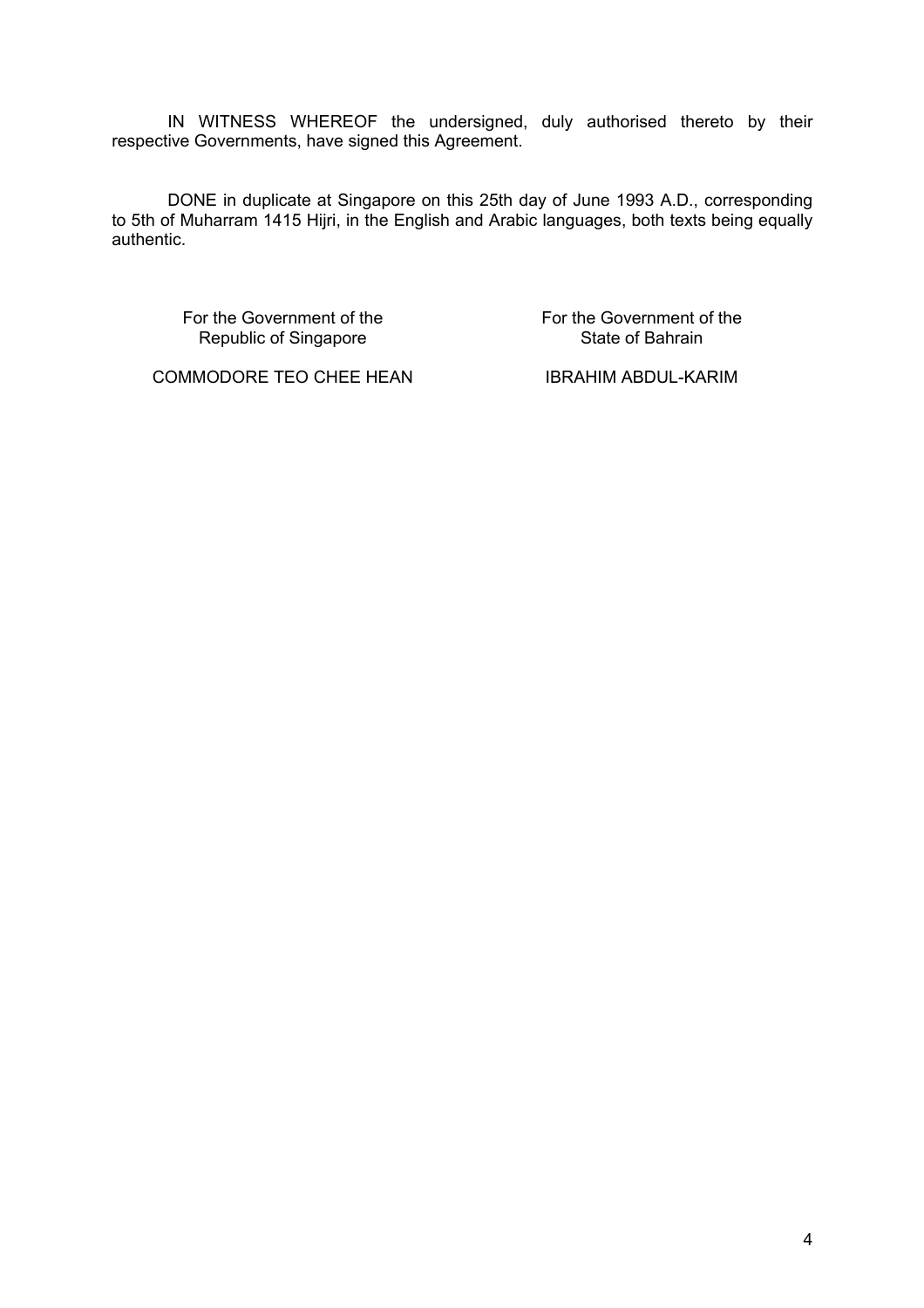### **PROTOCOL 1 (1993)**

At the signing of the Agreement between the Government of the Republic of Singapore and the Government of the State of Bahrain for reciprocal exemption with respect to taxes on income arising from the business of international air transport, both sides have agreed upon the following provision which shall be an integral part of the Agreement:

"Any item used by an air transport enterprise of a Contracting State for operational or promotional purposes such as crockeries, stationery, diaries, calendars, give-aways, tour brochures and catering excluding liquor and tobacco, uniforms, office equipment, computers, X-ray machines, explosive detectors, and vehicles for use within airport limits, shall be exempt from customs duty or any other similar imposition in either of the Contracting States.".

IN WITNESS WHEREOF the undersigned, duly authorised thereto by their respective Governments, have signed this Protocol.

DONE in duplicate at Singapore on this 25th day of June 1993 A.D., corresponding to 5th of Muharram 1415 Hijri, in the English and Arabic languages, both texts being equally authentic.

For the Government of the Republic of Singapore

For the Government of the State of Bahrain

COMMODORE TEO CHEE HEAN IBRAHIM ABDUL-KARIM